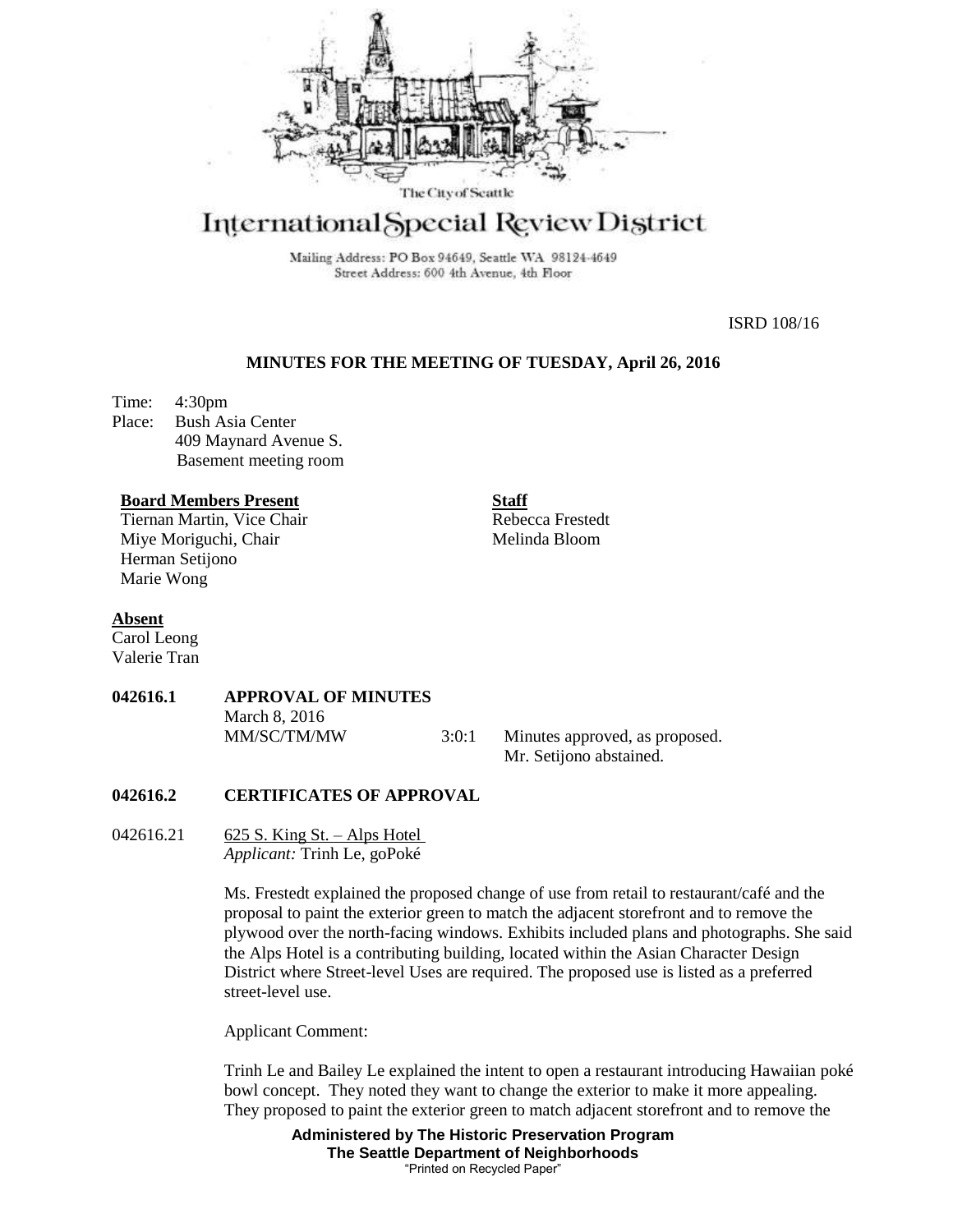plywood to expose windows; broken glazing will be replaced in kind. It will be a small sit down restaurant; they plan no late hours and want a long term business at this site. They will come back with signage.

Mr. Martin asked if the change of use was also for the mezzanine.

Mr. T. Le said that the mezzanine, located behind the transom windows, is residential studio space not affiliated with the restaurant.

Ms. Moriguchi asked if color change would extend to transom windows.

Mr. T. Le said the green will cover the transoms and the storefront – all the red will be gone.

Board Discussion:

Board members determined they had enough information to make a decision.

Action: I move that the International Special Review District Board recommend approval of a Certificate of Approval for use and exterior alterations, as proposed.

The Board directs staff to prepare a written recommendation of approval based on considering the application submittal and Board discussion at the April 26, 2016 public meeting, and forward this written recommendation to the Department of Neighborhoods Director.

This action is based on the following:

# **The proposed work meets the applicable sections of the International Special Review District Ordinance and District Design Guidelines:**

**SMC 23.66.030 Certificates of Approval – Application, review and appeals SMC 23.66.320 Permitted uses SMC 23.66.326 Street-level uses**

**SMC 23.66.336 Exterior building finishes**

- **A. General Requirements**
- **B. Asian Design Character District 2. Colors**

# **Secretary of the Interior's Standards**

**#10.** New additions and adjacent or related new construction shall be undertaken in such a manner that if removed in the future, the essential form and integrity of the historic property and its environment would be unimpaired.

MM/SC/HS/MW 4:0:0 Motion carried.

*The following item was reviewed out of agenda order.*

# **042616.4 BOARD BUSINESS**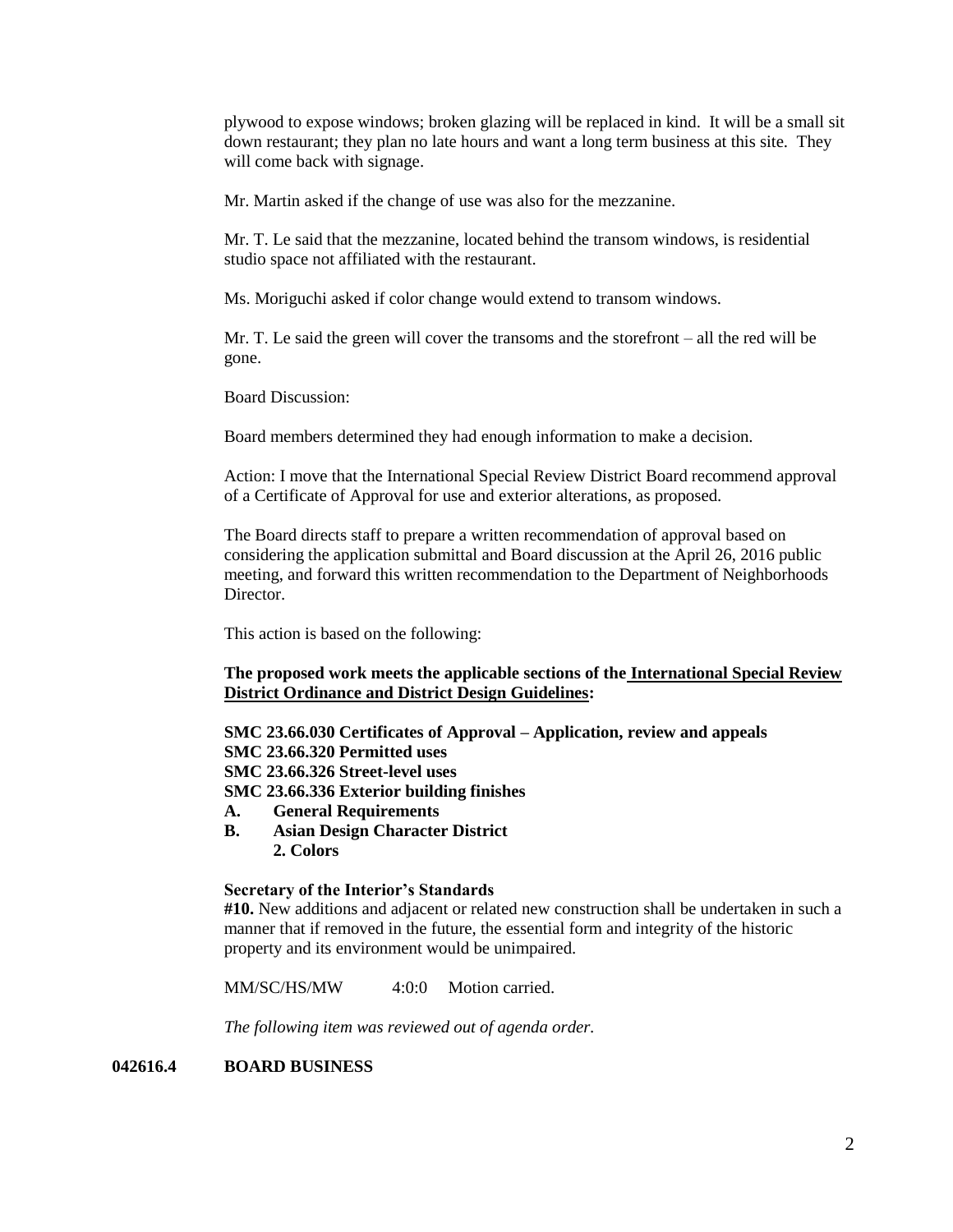Ms. Frestedt gave an update on the appointment and confirmation process for the vacant seat. She said that Mr. Martin will sit in on the May  $11<sup>th</sup>$  East Design Review Board meeting as a representative from the ISRD to provide comment / feedback on the proposed development at  $12<sup>th</sup>$  and Jackson (located just outside of the ISRD boundaries). She said that the board has no binding jurisdiction in the project location but the developer is open to hearing from the board. She said she would send out informational packet and board members can send comments to her and she will forward them on to the Design Board. The developer from that project has been invited to give a courtesy briefing to the ISRD board.

#### 042616.22 Hing Hay Park

# 414  $6<sup>th</sup>$  Ave. S.

## *Applicant*: Melanie Davies, MIG SVR, *on behalf of Kim Baldwin, Parks*

Ms. Frestedt explained the proposed design of five (5) assembly areas constructed of painted steel and wood. The assembly areas will function as steps and seating areas within the park and feature interior illumination. She said the final design of the gateway structure is not part of this proposal. Exhibits included plans, construction documents, renderings, photographs, lighting specifications and material samples. She said this site is located within the Asian Character Design District. The landscape architecture firm Turenscape has also been involved in the initial design of the park and gateway structure.

Ms. Frestedt said the Board reviewed the application for a Certificate of Approval for the gateway and assembly areas on March 22<sup>nd</sup>. Members had questions about the durability of the proposed color and finish and determined that they did not have enough information about the materials and the design of the gateway as it relates to the community's concerns about public safety. The Board deferred action on the proposal pending additional information from the applicants. On September 22, 2015 the Board received a briefing on the proposed gateway and assembly seating design. Issues discussed included public safety concerns and Crime Prevention through Environmental Design (CPTED) reviews; perforation and lighting design; and plans for long-term maintenance. The Board recommended approval for a Certificate of Approval for Demolition, Use and Design in May 2015. This approval included the concrete footings for the gateway, but did not include structural drawings for the gateway structure and assembly seating or signage.

Applicant Comment:

Jeff Hudak, Studio Fifty50, distributed packets and said they were responding to questions board members had at March 22, 2016 meeting regarding materials, durability. He presented material samples and outlined product information with regard to longevity and use. He provided track record information – five case studies of use in high use areas all noting excellent performance. He said the product has been used for 20 years with positive reviews. He said that it has excellent color and gloss retention. He said the color is factory ground base of red that won't turn pink over time. It is UV tested in Florida sun. The said there is an unlimited recoat window with no sandblasting needed – just clean and then paint. He said it low VOC. He said it is the best and most appropriate product for this use.

Mr. Martin asked how frequently repainting would be needed.

Mr. Hudak said it has a 25+/- life span. He said the metal is hot dip galvanized and then three top coats of paint. It is all finished offsite and then brought to the site.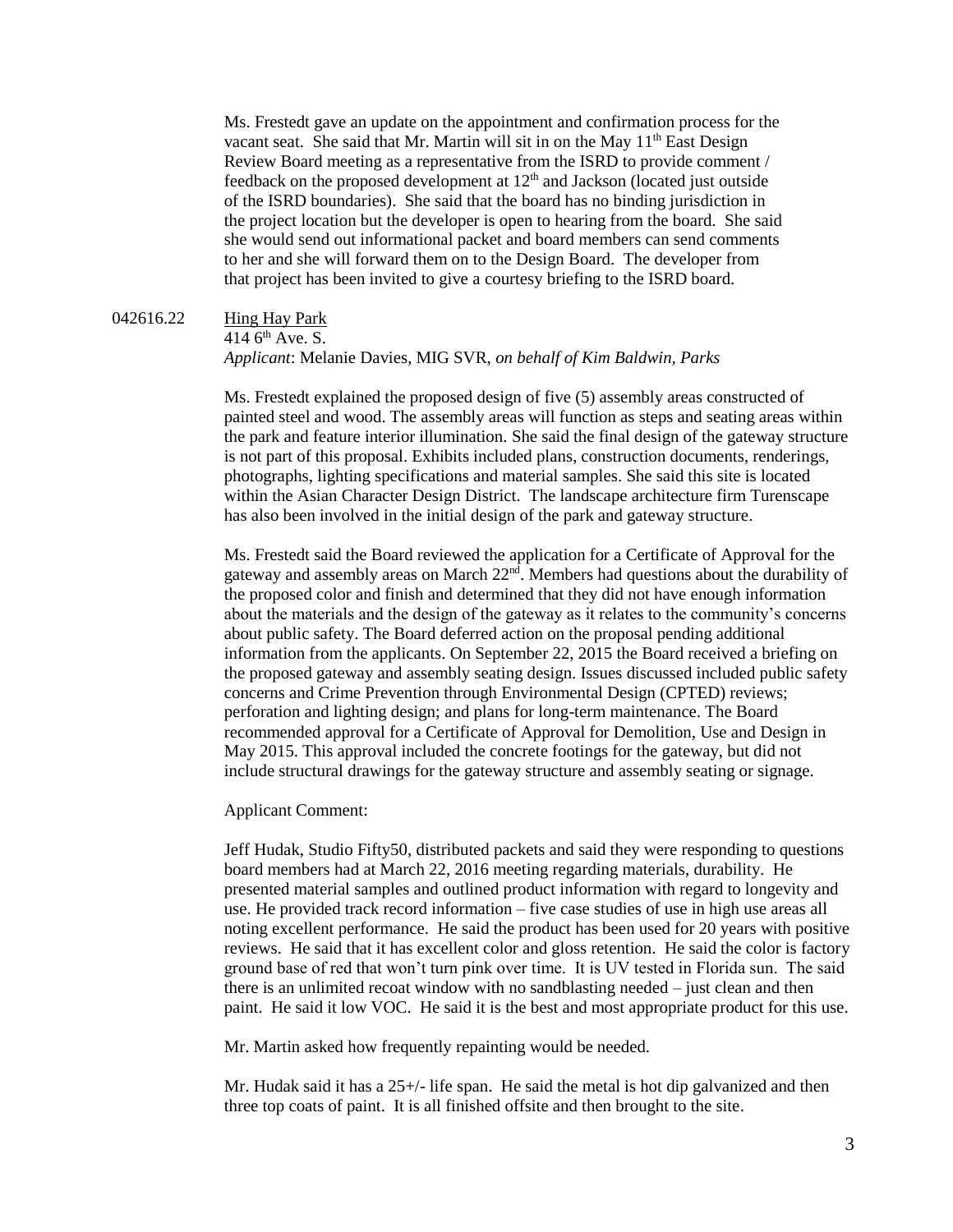Ms. Frestedt said that fading and graffiti were concerns that had been raised.

Public Comment: There was no public comment.

Ms. Frestedt asked the applicants to speak to the textured, anti-slip surface.

Mr. Hudak said the non-slip coat for the three assembly areas will have additional texture applied intermittently during the painting process.

Action: I move that the International Special Review District Board recommend approval of a Certificate of Approval for design of five (5) assembly areas, as proposed.

The Board directs staff to prepare a written recommendation of approval based on considering the application submittal and Board discussion at the April 26, 2016 public meeting, and forward this written recommendation to the Department of Neighborhoods **Director** 

This action is based on the following:

## **The proposed work meets the applicable sections of the International Special Review District Ordinance and District Design Guidelines:**

**SMC 23.66.030 Certificates of Approval – Application, review and appeals SMC 23.66.302 International Special Review District goals and objectives SMC 23.66.304 International District Mixed (IDM) goals and objectives**

### **Secretary of the Interior's Standards**

**#2.** The historic character of a property shall be retained and preserved. The removal of historic materials or alteration of features and spaces that characterize a property shall be avoided.

**#9.** New additions, exterior alterations, or related new construction shall not destroy historic materials that characterize the property. The new work shall be differentiated from the old and shall be compatible with the massing, size, scale, and architectural features to protect the historic integrity of the property and its environment.

**#10.** New additions and adjacent or related new construction shall be undertaken in such a manner that if removed in the future, the essential form and integrity of the historic property and its environment would be unimpaired.

MM/SC/TM/HS 4:0:0 Motion carried.

042616.23 614-624 S. Jackson St. – Far East Building *Applicant*: Resa Itula, Hon Joe, LLC

> Ms. Frestedt explained the proposed temporary banners confirming that business are open during construction and the proposed installation of 6' high chain link fence with protective mesh on the perimeter of the construction site. The presentation included a briefing by Bob Hale, Rolluda Architects, on the scope of work for sidewalk and areaway repairs in the right-of-way in front of the Far East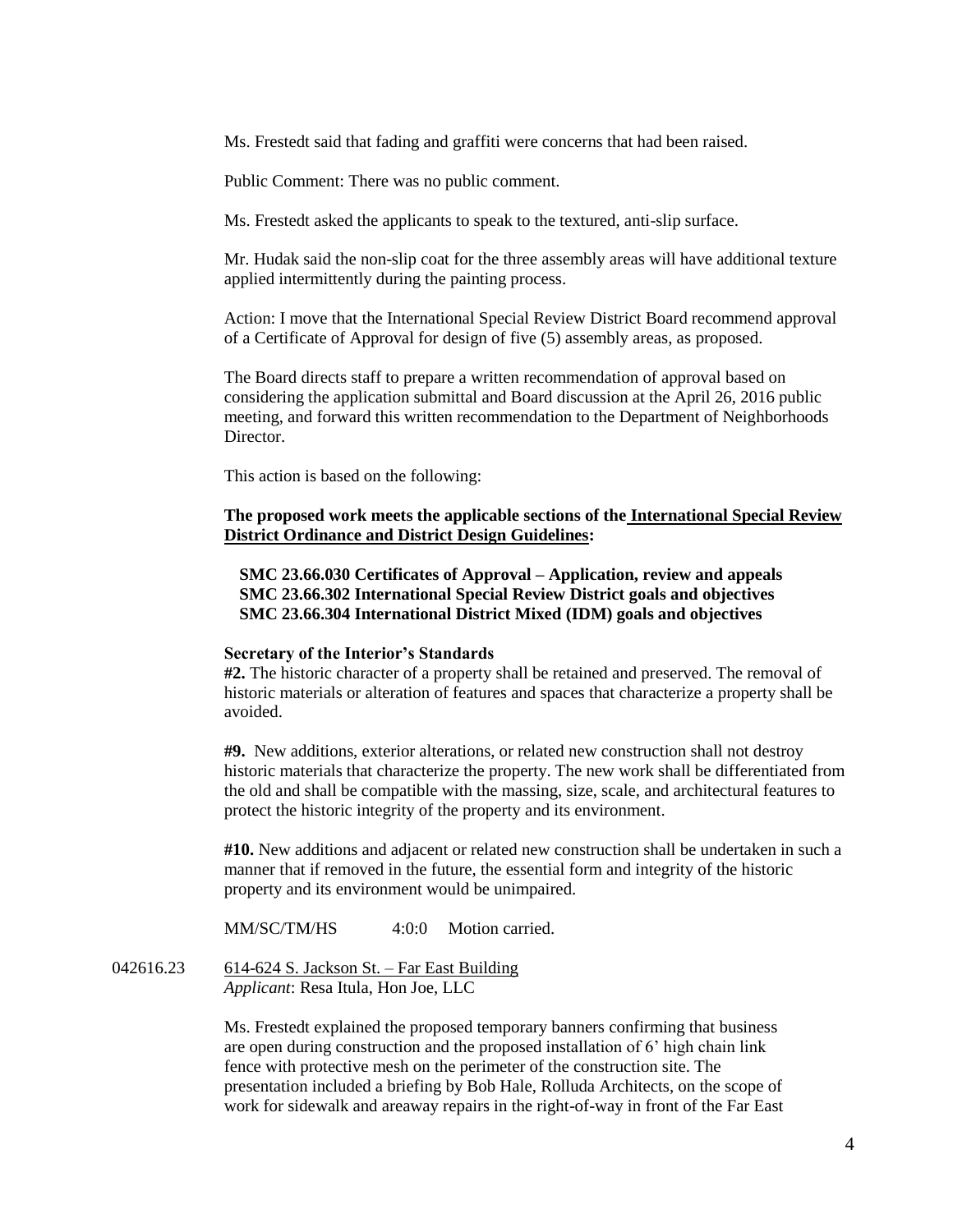building. Exhibits included photographs, plans and samples. This building is located in the Asian Design Character District and the National Register District. The Far East Building (also historically referred to as the Havana Hotel) was constructed in 1900 and reconfigured after the regrade in 1908. The building has since undergone substantial alterations, including changes to the storefronts. A Certificate of Approval for Street Use for replacement of the sidewalk and areaway and modification to the existing guardrail fence was issued following a recommendation by the ISRD Board at the meeting of October 27<sup>th</sup>, 2015.

Ms. Frestedt noted that she'd received numerous calls and emails about public safety and aesthetic concerns about the plywood walls.

Applicant Comment:

Bob Hale, Rolluda Architects, explained they are replacing the areaway structure – it was originally built in 1900. He said it is a complicated project. He said they expected a preconstruction meeting but there was miscommunication and a misunderstanding about sequencing. He said a solid plywood fence was originally planned. The fence went up but became an immediate magnet for graffiti and security issues. He said they will put a 6' cyclone fence with mesh to block debris from jackhammer. He explained that an aluminum bridge will span over the hole with guard rails for safety; it will attach to fencing. He said there will be a swinging gate in front of each storefront and will be locked when the business closes. He explained that it will be about a two-month duration to do the work.

Kent Lake, Masonry Restoration, passed around a sample of the mesh. He said that businesses will stay open during construction; however, during the demolition they have to close each business temporarily because it will not be safe; stores will be closed when they pour the slab. Demolition will start on the east side and move west. He said they were heavy handed with the wall and didn't realize the impact to the businesses and they have reduced the impact as much as possible.

Mr. Martin asked about the portals into each business.

Mr. Lake said customers they will go through a chain link gate. He said that the fence is individual panels; door opening is 3'. He explained the design of the bridge structure over the open areaway and guardrails.

Resa Itula, property manager, said the tenants work varied hours; they may have a security company lock up – even while the work is going on. She said they will work with tenants.

Ms. Frestedt asked about possible impacts to storefronts from debris.

Mr. Hale said plywood panels will screw into wood storefront; the panels will extend 6' up from the window sill.

Mr. Lake said the top portion of the windows will be left exposed to allow light in. He said they will lean plywood panels over the doorways and will not have to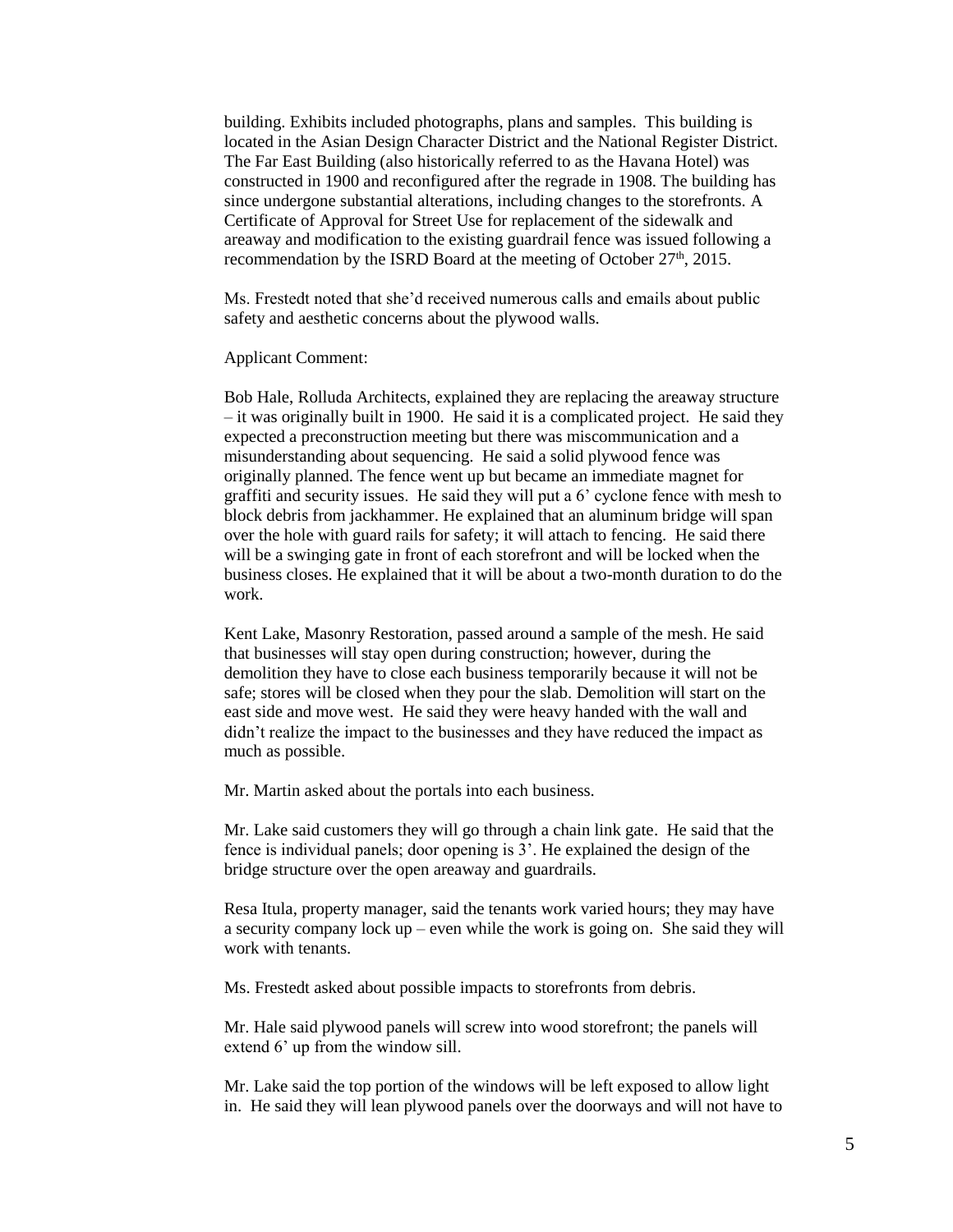penetrate the doors. He said they will minimize attachment and will repair all penetrations.

Ms. Itula went over the proposed banners - two =  $3' \times 8'$ , and one =  $3' \times 6'$ . Banners will be attached with grommets to fence.

Public Comment: There was no public comment.

Board Discussion:

Ms. Moriguchi said it is temporary and needed for safety. She thanked the applicants for responding to community concerns and making changes.

Mr. Hale said eventually the basement will be opened up for a tenant / restaurant.

Ms. Moriguchi said the long term result will be good for the neighborhood.

Action: I move that the International Special Review District Board recommend approval of a Certificate of Approval for Street Use & Temporary Signs.

The proposed Street Use & Temporary Signs meet the following sections of the **International Special Review District Ordinance and** a**pplicable Design Guidelines:**

**SMC 23.66.334 – Streets and sidewalks SMC 23.66.338 - Signs**

### **Secretary of the Interior's Standards**

**#2.** The historic character of a property shall be retained and preserved. The removal of historic materials or alteration of features and spaces that characterize a property shall be avoided.

**#10.** New additions and adjacent or related new construction shall be undertaken in such a manner that if removed in the future, the essential form and integrity of the historic property and its environment would be unimpaired.

MM/SC/MW/TM 4:0:0 Motion carried.

### **042616.3 BOARD BRIEFING**

042616.31 Little Saigon Urban Design *Presenter:* Robert Scully, Seattle Office of Planning and Community Development (OPCD)

> Informational briefing on planning for strategic improvements to strengthen the business district's character in Little Saigon. These include both near and long term strategies such as a street design concept plan, enhanced crosswalk design, and parklet design.

Robert Scully, planner with Seattle OPCD, provided handouts and a map. He went over the context of Little Saigon and said it had previously been zoned commercial and light industrial, which has created a haphazard mix of building types. He said the area is at a crossroads between  $12<sup>th</sup>$  and Jackson, Yesler Terrace and Chinatown International District.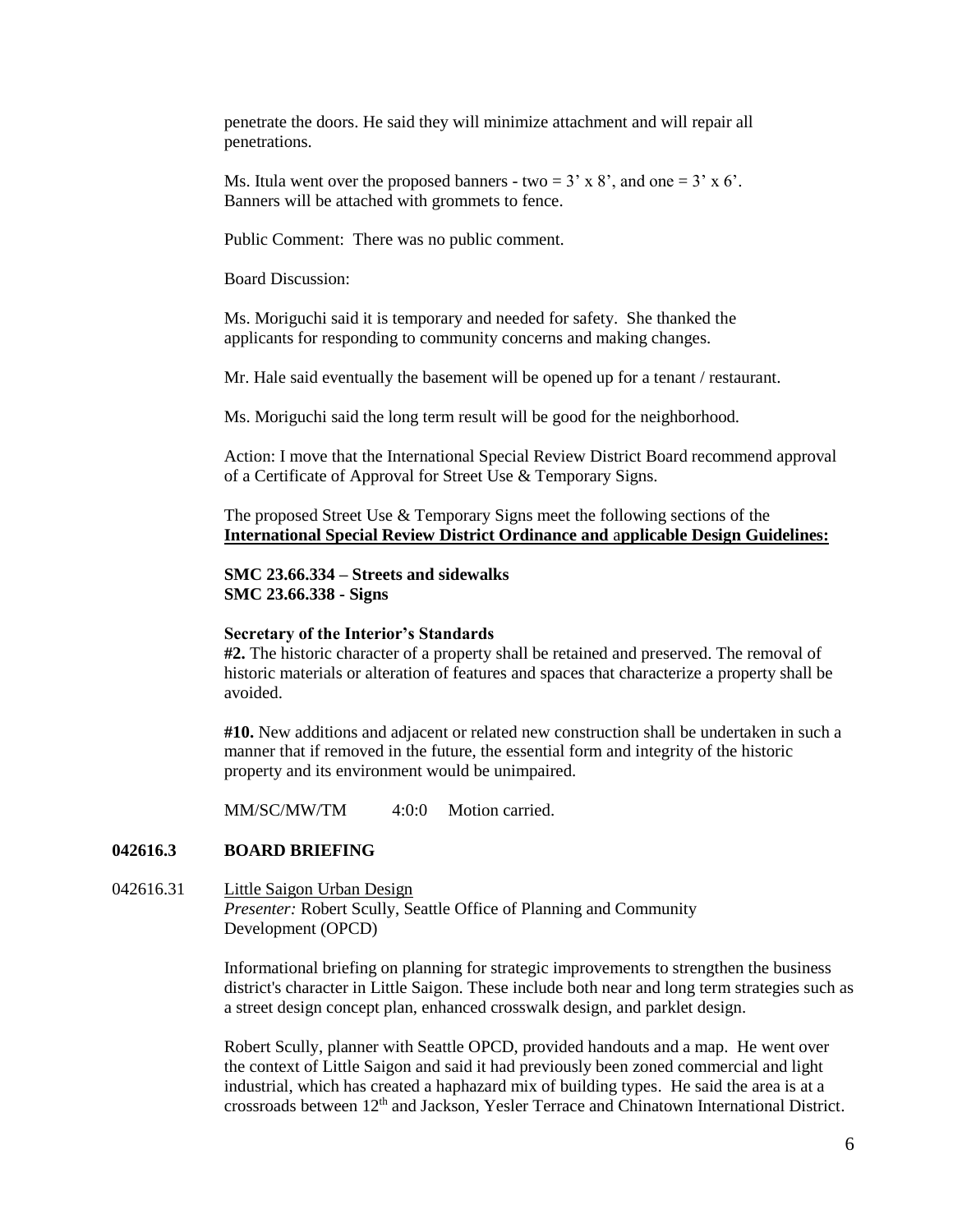He said the neighborhood is becoming more of a pedestrianized business and they are trying to take an approach to planning that's strategic and more comprehensive. He said they are trying to build organizational capacity so that community members can go for grants. He said they have looked at areas of possible development and noted the ongoing work at Yesler Terrace and the new streetcar. He said they are looking at potential future projects with SCIPDA. He said the planning work includes future landscape concepts – enhanced crosswalk design, increased pedestrian safety to reflect culture of the neighborhood and developing a small parklet at the southwest corner of  $12<sup>th</sup>$  and Jackson. He said that the 10th Ave. Hill Climb has been built to connect Yesler to Little Saigon and Chinatown. He said they will set a timeline and priorities – they are aiming for near to mdterm.

Mr. Scully said a long-term project is the development of a park in Little Saigon; however, Parks is not ready to move forward on the design yet so there are opportunities for interim uses to activate the space. He said it could be used for a Saturday Market or other events. He said there are opportunities for the alley ways along the eastern edge. He said that they are focusing on connectivity now – streetscape concept plan for S. Jackson, S. King, S. Weller and  $10<sup>th</sup>$  Avenue; they are looking for ways to form a connective spine for Little Saigon to connect to Chinatown International District and Japantown and central area. He said they want to create a unifying element for the neighborhood. He said they have received guidance for future green street streetscape plan in working with SDOT. He noted the redevelopment projects under various states of review and said it is timely to do this level of work to guide development in the future.

Ms. Frestedt noted the Board's purview in ISRD and interest in creating cohesion in district as a whole. She noted that the character of this area is unique and there is dual interest of communities in creating cohesion in Little Saigon.

Mr. Scully said the draft streetscape concept plant will be ready in a couple weeks and he will come back to share that with the board. He said there is nothing drastic and it will be largely sidewalk focused. He said they will make the area more pedestrian friendly; they will find a planting palette to reflect a wide range of environments. He said they still need to review with Little Saigon community to balance maintenance issues and neighborhood identity.

Mr. Martin said it is great to see plans in works. He said it is encouraging that they are working with the community and he encouraged continued community involvement. He asked about plans within the crosswalks, referring to graphics that had been distributed from Professor Jeff Hou's urban design studio.

Mr. Scully said there would be some kind of painting for the crosswalks. He said that SCIPDA is working on getting design ideas and will hold a competition. He said the parklet can be used as an attracting element. He said they are working on engaging more people especially business owners. He said they will have community select what works to reflect the neighborhood culture in the best way.

Mr. Martin said as a resident when doing east bound walks it feels like a long slog. He recommended that they look at anything to break up the perceived length of those areas.

Mr. Scully said Little Saigon Park may help – they will create a pass-through. He referenced the proposed Landmark Project, a proposed mixed-use development including